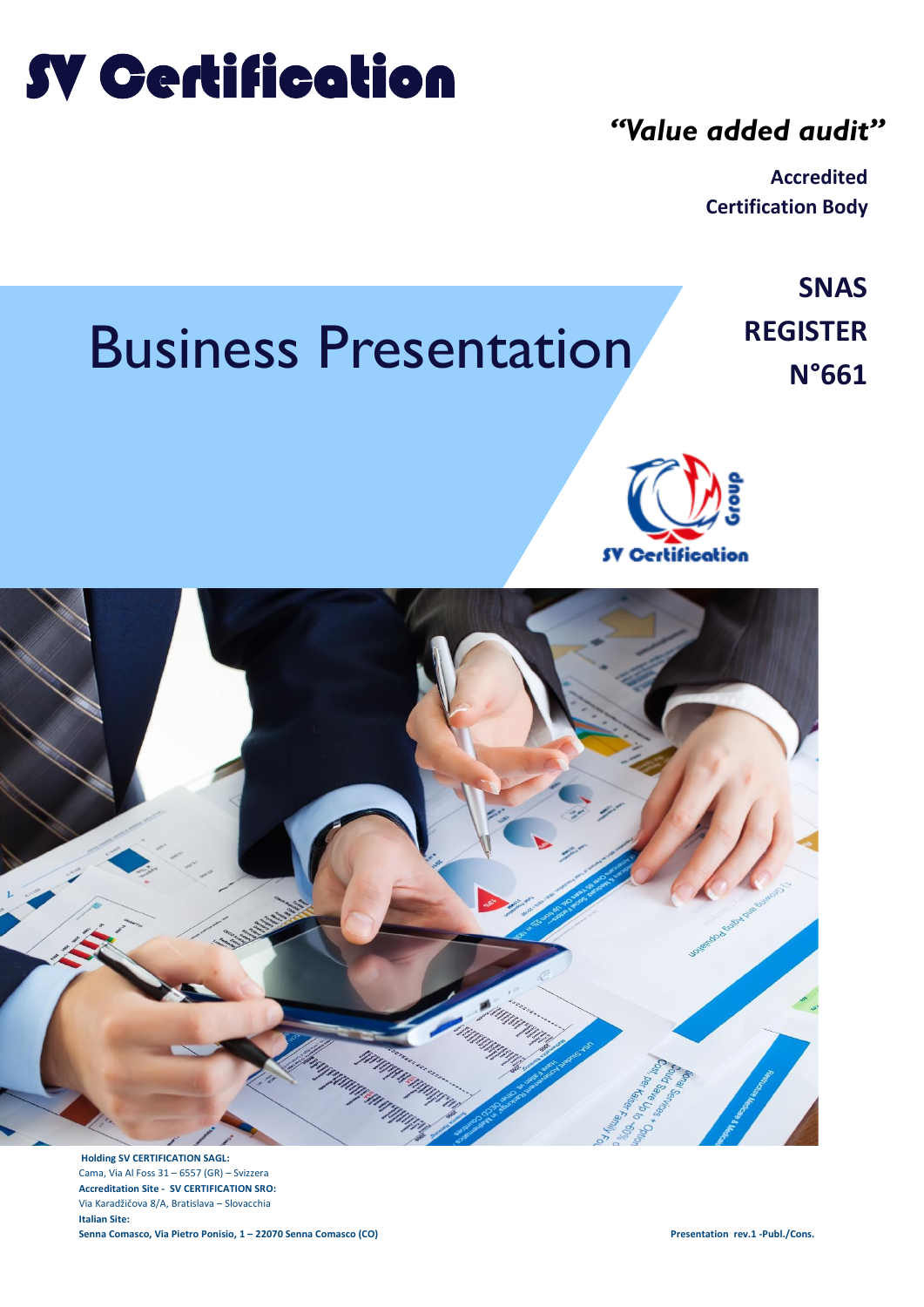# **The beginning of a journey that has gone beyond the borders of Europe**

In 2010 the SV auditing company group was founded by the current partners, which was among the first Italian companies to act exclusively as outsourcing for certification bodies. In 2013, SV then developed a project for the internationalization of the SV CERTIFICATION brand to bring its concept of the Business System to other European countries. Since 2014 there are many certification bodies that have embraced our project by entrusting us with international mandates.

In 2014, the Swiss company of the group was founded with the international impartiality committee and the IT division, initially created to protect the data of our customers in the Swiss Confederation and then becoming strategic for audits at multinational companies in the IT sector.

In 2018 the members decide to directly accredit the SV as a Certification Body, and at the same time open their services to the rich markets of the East, therefore the new headquarters in Bratislava was born, the first to be accredited by SNAS (Slovak Accreditation Body). Thanks to the contribution of new partners, SV arrives in South America, in particular in Brazil. In 2020 the turning point with direct contracts with multinationals in the medical device, logistics and IT sector.

To date SV manages audits for multinational companies, companies in the construction sector and public bodies, with its network of auditors it carries out its services in Europe, Asia and America.

Its policy is increasingly aimed at certifying excellence in various markets rather than expanding a particular market and this has allowed SV to expand on different continents and strengthen the corporate image with references of the highest profile. All the IT data of the group are stored on Swiss servers and highly secure data communication methods are activated for sensitive companies.

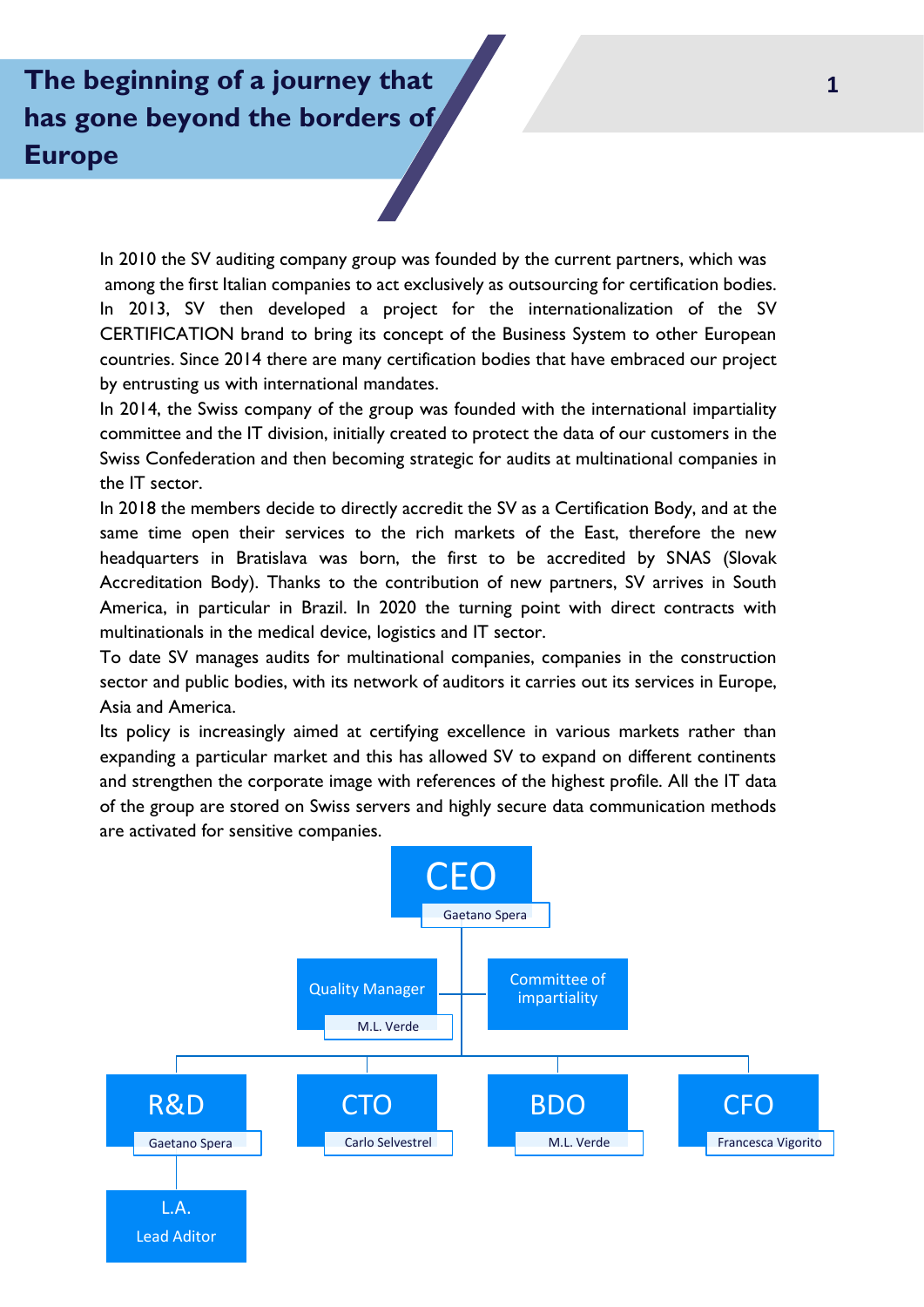**SV Certification Group provides part II and III audits in the field of quality, environment, energy and safety.**

#### **Our slogan is "Value added audit", it means:**

• offer added value to the customer during audits on schemes such as those of

quality, environment and safety or other sector specific schemes;

• evaluate the right and independent skills with respect to the processes to be

to verify;

• detect and report real data on the state of compliance with voluntary standards and mandatory keeping sensitive information confidential;

verify the degree of alignment of suppliers with the client's policy

Draw up and sign a report aimed at improving performance, raise the level of transparency

SV Certification sro, is the certification body based in Bratislava, owned by the Group that has received accreditations on the following Management System schemes:

ISO 9001 Quality management systems ISO 14001 Environmental management systems ISO 45001 Occupational Health and Safety Management Systems ISO/IEC 27001 Information Security Management Systems EN 16636 Pest Management

For all specific certifications in the food sector, joint audits are planned with NSF International, the US certification body, world leader in food certifications.

Energy certification schemes are planned jointly with our accredited partners.

For CE Markings joint audits are held with the Notified Bodies chosen on the basis of the country and the availability of test laboratories.

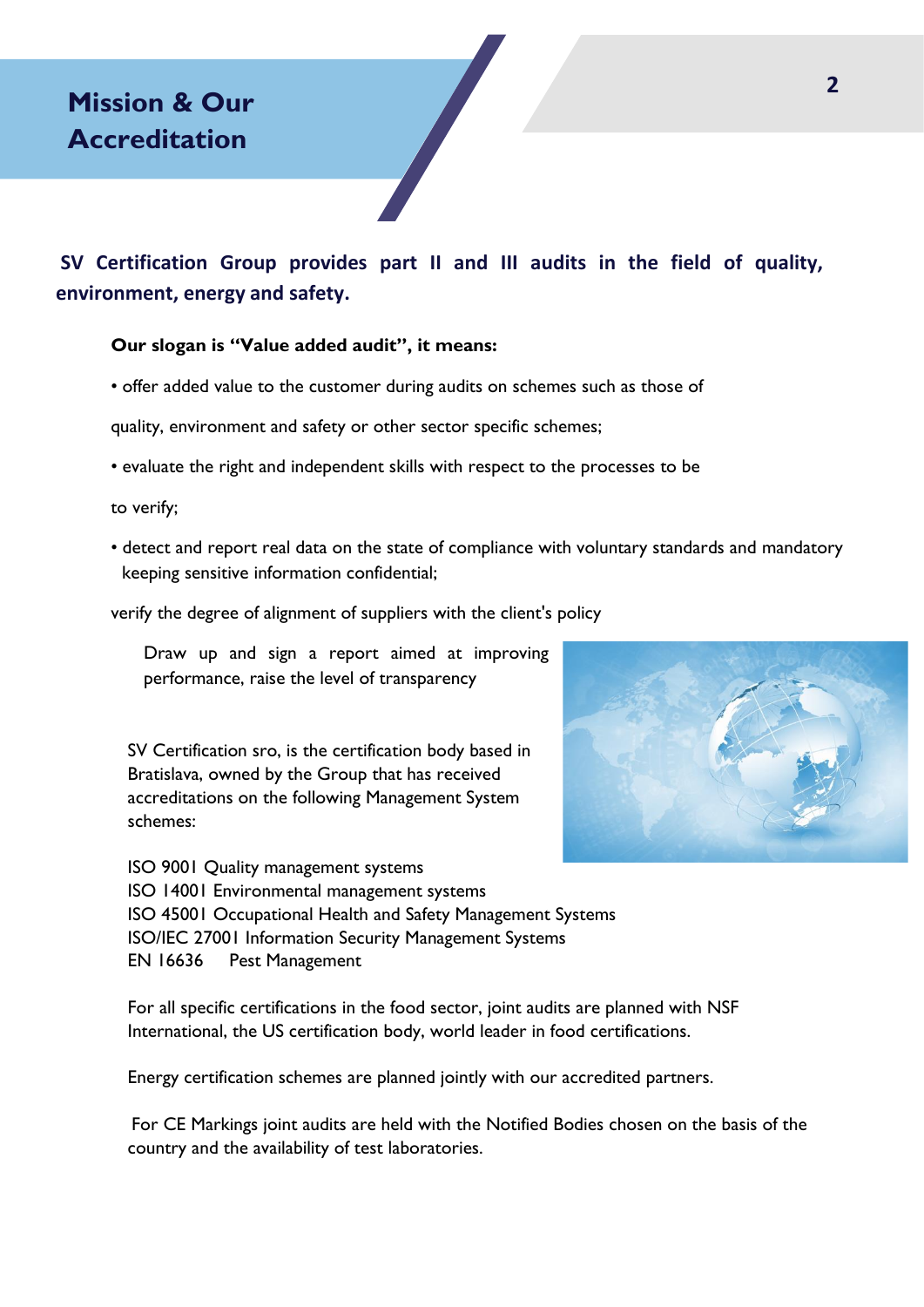### **Our Approach**

Our flexible structure allows us to follow SMEs and multinationals, guaranteeing an auditing service at the highest levels and commensurate with the size of the company. Our customers therefore include small construction and mechanical companies together with multinationals in the medical, transport and food sectors. Thanks to the multilingual approach of our auditors, it is possible to plan audits all over the world in a short time, and in those areas where the departments have different locations and different languages.



### **One approach consolidated:**

"Audit is the tool by which an organization can evaluate the status and continuous improvement of its processes"; the report must therefore be: "Clear, complete and suitable for those who have to accept it"

#### **Public Administration:**

"SV CERTIFICATION also works in partnership with the Public Administration for the control of compliance in ioint ventures/strategic suppliers. Our auditors have knowledge of public contracts and related legal obligations ".

**SV CERTIFICATION is a member of SNV (Swiss Association for standardization)**